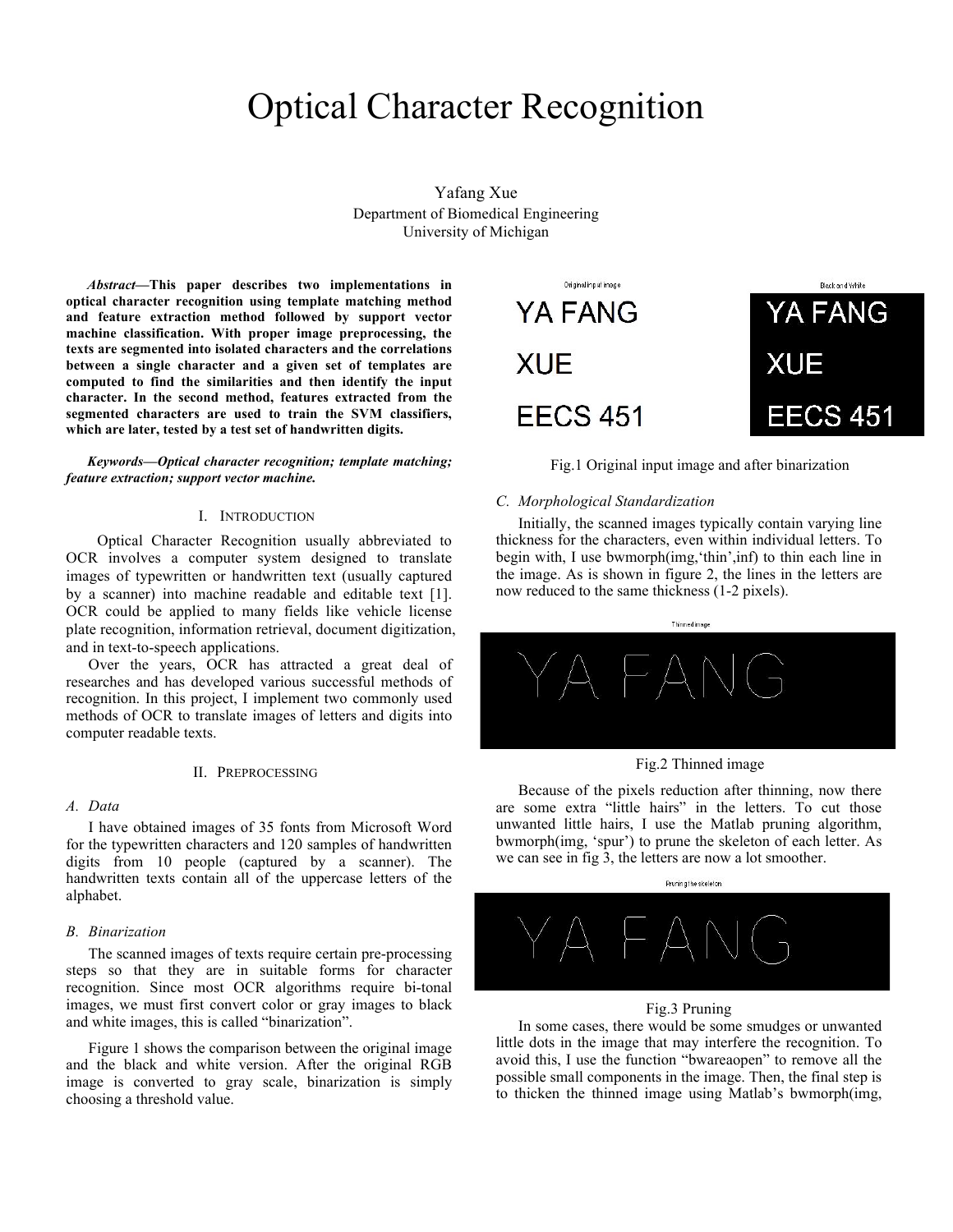'dilate',1) so that the lines in the letters do not disappear or fall apart due to the thinning process.



# **XUE** Fig.5 Dilated image

# *D. Line Detection*

 This step is necessary to improve the output page layout. By detecting the lines of texts, we are able to determine the order of characters and possibly their layout on the page in later steps. This is done by a horizontal projection of the page. First I assume there is no overlapping between lines of texts, which is the case in most scanned printed images. If the sum of all the pixels within a single row is 0 (no pixels in the line breaks), this row is considered a break between the lines. After we find the break, we could easily find and crop each line matrix.



Fig.6 Divided lines of texts

# *E. Character Segmentation*

Segmentation is the most important step of the preprocessing procedure. Most recognizing methods can only identify single characters. For instance, in feature extraction method, segmentation allows the system to extract features from the segmented letters and then classify them. Here I implement two methods of character segmentation. The first approach is to use the "regionprops" operation to cut up the image into possible pieces of interest. First, I compute the measurements of "Area", "Centroid" and "BoundingBox", if the measurements of the region meet a certain criteria (for instance, if the region contains certain pixels), this region would be extracted from the original image and form a subimage and thus each letter within the image is segmented. Below shows the segmented letters of the "EECS 451".



# Fig.7 Segmented letters

Another approach is to use "bwlable" to check the connectivity of the letters and lable the connected components. The following step is to crop out each labled group of pixels by finding the group's minimum and maxium values of its row and column and extracting the letter out. Both methods can successfully segment the characters.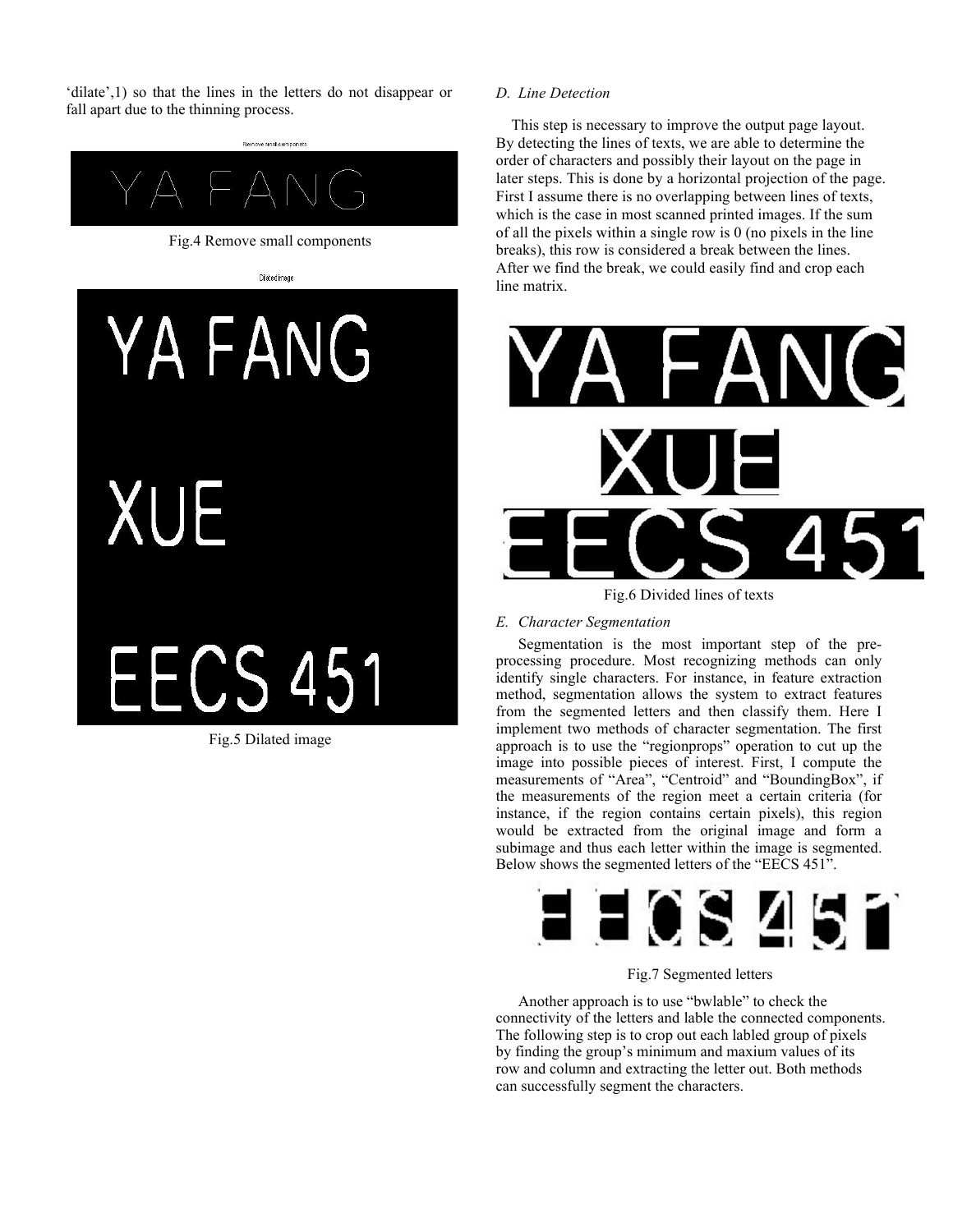#### III. CHARACTER RECOGNITION

#### *A. Template Matching*

Template matching is a classic Optical Character Recognition technique. It is the process of finding the location of a sub image called a template inside an image. Once a number of corresponding templates are found their centers are used as corresponding points to determine the registration parameters[2]. Template matching involves comparing similarities between a given set of templates and an input image, which is normalized as the same size of the templates and then determining the certain template that produces the highest similarity.

The matching formula I implement here to detect similarities between the patterns of 2 signals is the crosscorrelation method we learned in class except it is implemented in 2D instead of 1D. I use the matlab function "corr2" to compute the correlation coefficients from each comparison between the tested image and the template. In the formula below, if  $A_{mn}$  is the input image,  $B_{mn}$  is one of the templates. The matching function r will return a value indicates how well  $A_{mn}$  matches  $B_{mn}$ . If one of the correlation coefficients is the highest, the input image is identified as this letter or digit.

$$
r = \frac{\sum_{m} \sum_{n} (A_{mn} - \overline{A})(B_{mn} - \overline{B})}{\sqrt{\left(\sum_{m} \sum_{n} (A_{mn} - \overline{A})^{2}\right)\left(\sum_{m} \sum_{n} (B_{mn} - \overline{B})^{2}\right)}}
$$

Following line detection and character segmentation, the matching process starts to read the input signal from the first line of the texts to the bottom line, from left to right, which guarantees the order of each letter and their output layout of each line. Then the final step is to write the words in a text file. For an input image in Figure 1, the system could read the image into texts as shown in the figure below.

| text.txt | $\times$ |
|----------|----------|
| 1        | YAFANG   |
| 2        | XUE      |
| 3        | EECS451  |
| 4        |          |

Fig.8 Output texts

#### *B. Drawbacks of the Template Matching Method*

In Template Matching method, the recognition is based on measuring the similarities between the structure of the input image and a given set of templates. Inherently, this

method is sensitive to template mismatch when the input characters are not exactly the same font as the templates. In the example below, errors occur when the font of the input image (Ariel) is different from the template. The system misreads letter I,Q and R to 0,O and P, respectively. Because of the slightly change in the structure of the input characters, the highest matches of certain characters are not found in their true corresponding templates of letters or digits. The recognition accuracy of this method is highly affected by the font of the input characters.

| <b>ABCDEFG</b>          | - 11 | ABCDEFG        |  |  |  |  |
|-------------------------|------|----------------|--|--|--|--|
| HIJKLMN                 |      | <b>H0JKLMN</b> |  |  |  |  |
| OPQRST                  |      | 0P0PST         |  |  |  |  |
| UVWXYZ                  |      | UVWXYZ         |  |  |  |  |
| Fig.9 Template Mismatch |      |                |  |  |  |  |

#### IV. FEATURE EXTRACTION AND SVM CLASSIIFIER

Another technique I implement is digits recognition by feature extraction and Support Vector Machines (SVM) classification.

#### *A. Dataset*

 The training dataset consists of 1020 synthetic and handwritten images of digits 0-9 and the test set is composed of 120 samples of handwritten digits from 0 to 9. Before feature extraction, the images undergo similar image preprocessing steps as mentioned above: first the input image is binarized to black and white, and then single characters are segmented, and finally the image is resized to a 16 by 16 pixels scale and ready to feed in the feature extraction procedure.

# *B. HOG Feature Extraction*

In feature extraction method, the extracted features are used to train the classifier and later identify the character. Therefore it is crucial to determine which features can best represent the characters and are optimal for classification. First let's consider the most straightforward case, the raw pixels values of a single character. The input image is a 16 by 16 grayscale image with each pixel value range from 0 to 255. The simplest feature is to use the  $16 \times 16$  pixels as a feature vector to train the classifier. However, we can predict intuitively that the feature of raw pixels values is not the most representative classification feature since it cannot provide much information concerning the structure and the shape of a character. Thus the gradient histogram feature is introduced.

I experiment with features constructed through histograms of oriented gradients using the Matlab function "extractHOGFeatures". Each pixel in the image is assigned an orientation and magnitude based on the local gradient and histograms are constructed by aggregating the pixel responses within cells of various sizes [3]. I construct with cell size parameter of  $2 \times 2$ ,  $4 \times 4$ , and  $8 \times 8$  and visualize the result to see which cell size contains the right amount of structure and shape information of a character.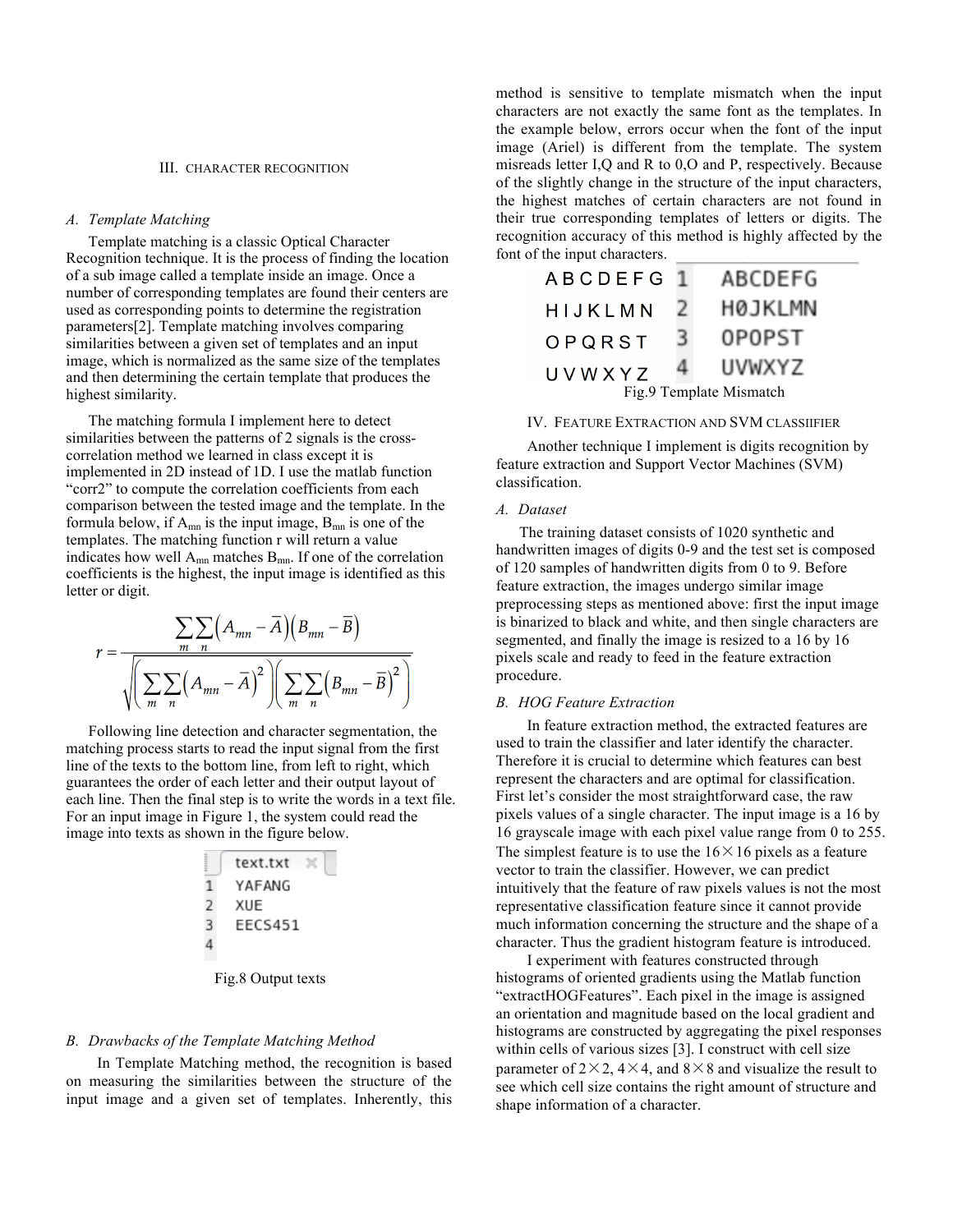

Figure 8 shows the visualization of 3 cell size parameters. First, cell size  $8 \times 8$  does not contain much shape information. Cell size  $2 \times 2$  seems to be the most representative figure among the three cell sizes. However, since HOG works by decomposing the input image into square cells of size "CellSize", computing the histogram of oriented gradient in each cell and then renormalizing the cells by looking into adjacent blocks [4]. A decrease in the cell size means a significantly increase in the dimensionality of the HOG feature vector. So for compromising purposes, I choose  $4 \times 4$ as the cell size since it limits the dimensions in HOG feature vectors and also contains enough shape information to identify a character.

# *C. Support Vector Machine Classifier*

 After choosing the optimal cell size, we start to train the SVM classifiers using the extracted HOG features and raw pixels values features. A support vector machine is a classifier defined by a separating hyperplane. Given labeled training data, the SVM algorithm outputs an optimal hyperplane that categorizes other test data [5].The Matlab function implemented for training the SVM classifiers is "svmtrain". Since Matlab only supports 2-class SVM classifier, a commonly used multiclass SVM classification method called "one–to-all" is implemented here to classify digits 0-9. The idea of one-to-all is that we train the SVM classifier of each digit, for classifier SVM(0), the samples recognized as this class(0) is considered positive whereas samples of all the other classes (1-9) are negative. By looping through all the classifiers SVM(0-9), a digit could be classified into one of these 10 classes.

 Then we test the SVM classifiers trained above. The procedure is similar: first extract HOG and raw pixels values features of the test set, and then classify the test images according to their features by the SVM classifiers using Matlab function svmclassify.



Fig.11 Digits Classification Process

# *D. Results*

 The rows of the tables contain the results of each SVM classifier for raw pixel values feature and HOG feature. An ideal classification system should present a diagonal line of 12 (numbers of test images of each digit) in the matrix, with 0 elsewhere. As we can see in the tables below there are false positives in both cases. As predicted, the SVM classifiers trained by the feature of raw pixels values do not perform satisfactorily. They only have a relatively high classification accuracy on digit " $0$ ", "1", and " $4$ "

| accuracy on uigh |                | v              | ı              | , anu<br>↤     |              |                |              |                |                |              |
|------------------|----------------|----------------|----------------|----------------|--------------|----------------|--------------|----------------|----------------|--------------|
| Digits           | $\overline{0}$ |                | $\overline{2}$ | 3              | 4            | 5              | 6            |                | 8              | 9            |
| SVM(0)           | 7              | $\bf{0}$       | $\mathbf{0}$   | $\mathbf{0}$   |              |                | 1            | 2              | $\mathbf{0}$   | 3            |
| SWM(1)           | $\overline{0}$ | 9              | $\overline{4}$ | 1              | $\mathbf{0}$ | $\overline{0}$ | $\mathbf{1}$ | 1              | $\overline{0}$ | $\mathbf{0}$ |
| SWM(2)           | $\Omega$       | $\bf{0}$       | 3              | 1              | $\Omega$     |                | $\bf{0}$     | $\bf{0}$       | $\mathbf{0}$   | $\bf{0}$     |
| SWM(3)           | $\overline{0}$ | $\overline{0}$ | $\mathbf{0}$   | 1              | $\mathbf{0}$ | $\overline{2}$ | $\bf{0}$     | $\mathbf{0}$   | $\overline{0}$ |              |
| SWM(4)           | 5              | 1              | 1              | 1              | 7            | $\mathbf{0}$   | 5            | $\overline{2}$ | $\mathbf{0}$   | $\Omega$     |
| SVM(5)           | $\overline{0}$ | $\overline{0}$ | $\mathbf{0}$   | 1              | $\mathbf{0}$ | $\overline{0}$ | $\mathbf{0}$ | $\mathbf{0}$   | $\overline{0}$ | $\mathbf{0}$ |
| SVM(6)           | $\Omega$       | $\bf{0}$       | $\bf{0}$       | $\overline{2}$ |              |                |              | $\bf{0}$       | $\mathbf{0}$   | $\mathbf{0}$ |
| SVM(7)           | $\overline{0}$ | $\overline{0}$ | $\mathbf{0}$   | $\mathbf{0}$   |              | $\overline{0}$ | 1            | 3              | $\overline{2}$ |              |
| SVM(8)           | $\Omega$       | $\mathbf{0}$   | $\mathbf{0}$   | $\mathbf{0}$   | $\Omega$     | $\mathbf{0}$   | $\mathbf{0}$ | $\mathbf{0}$   |                | $\Omega$     |
| SWM(9)           | $\overline{0}$ | $\overline{0}$ | $\mathbf{0}$   | 1              |              |                | $\bf{0}$     | $\bf{0}$       | $\mathbf{0}$   | 3            |
|                  |                |                |                |                |              |                |              |                |                |              |

Table 1. Raw Pixels Values

 The SVM classifiers trained by HOG features perform much better than the raw pixels values classifiers. Digit "1", "2" and "4" have the highest classification accuracy. The most difficult digits to read are "9" and "5", and SVM(6) has the highest false positive rate.

| the highest raise positive rate. |                |                |                |              |              |              |                |                |                |                |
|----------------------------------|----------------|----------------|----------------|--------------|--------------|--------------|----------------|----------------|----------------|----------------|
| Digits                           | $\overline{0}$ |                | 2              | 3            | 4            | 5            | 6              |                | 8              | 9              |
| SWM(0)                           | 6              | 3              | $\mathbf{0}$   | $\mathbf{0}$ | $\bf{0}$     | $\mathbf{0}$ | $\mathbf{0}$   | $\mathbf{0}$   | $\Omega$       | $\mathbf{0}$   |
| SWM(1)                           | $\mathbf{0}$   | 10             | $\overline{2}$ | $\mathbf{0}$ | $\mathbf{0}$ | $\mathbf{0}$ | $\mathbf{0}$   | $\mathbf{0}$   | $\mathbf{0}$   |                |
| SWM(2)                           | 0              | $\bf{0}$       | 8              | $\bf{0}$     | 0            | $\bf{0}$     | $\bf{0}$       | $\bf{0}$       | $\bf{0}$       | $\mathbf{0}$   |
| SWM(3)                           | $\bf{0}$       | $\bf{0}$       | $\mathbf{0}$   | 7            | $\mathbf{0}$ | $\bf{0}$     | $\mathbf{0}$   | 1              |                |                |
| SWM(4)                           | $\Omega$       | $\mathbf{0}$   | 0              | $\mathbf{0}$ | 9            | $\mathbf{0}$ | $\overline{2}$ | $\mathbf{0}$   | $\Omega$       |                |
| SWM(5)                           | $\mathbf{0}$   | $\mathbf{0}$   | $\mathbf{0}$   | $\mathbf{0}$ | $\mathbf{0}$ | 4            | $\mathbf{0}$   | $\overline{0}$ | $\mathbf{0}$   |                |
| SVM(6)                           | 6              | $\mathbf{0}$   |                | 4            | $\mathbf{0}$ | 7            | 6              | $\bf{0}$       | $\mathbf{0}$   | $\mathbf{0}$   |
| SWM(7)                           | $\bf{0}$       | $\overline{2}$ | 1              | $\mathbf{0}$ | $\mathbf{0}$ | $\mathbf{0}$ | $\mathbf{0}$   | 5              | 1              | $\mathbf{0}$   |
| SWM(8)                           | $\overline{2}$ | $\mathbf{0}$   | $\mathbf{0}$   | $\mathbf{0}$ | $\mathbf{0}$ |              | 3              | $\mathbf{0}$   | 5              | $\bf{0}$       |
| SWM(9)                           | $\bf{0}$       | $\mathbf{0}$   | $\mathbf{0}$   | $\mathbf{0}$ |              | $\bf{0}$     | $\mathbf{0}$   | 1              | $\overline{2}$ | $\overline{2}$ |
| $H0G$ features<br>Table 2        |                |                |                |              |              |              |                |                |                |                |

Table 2. HOG features